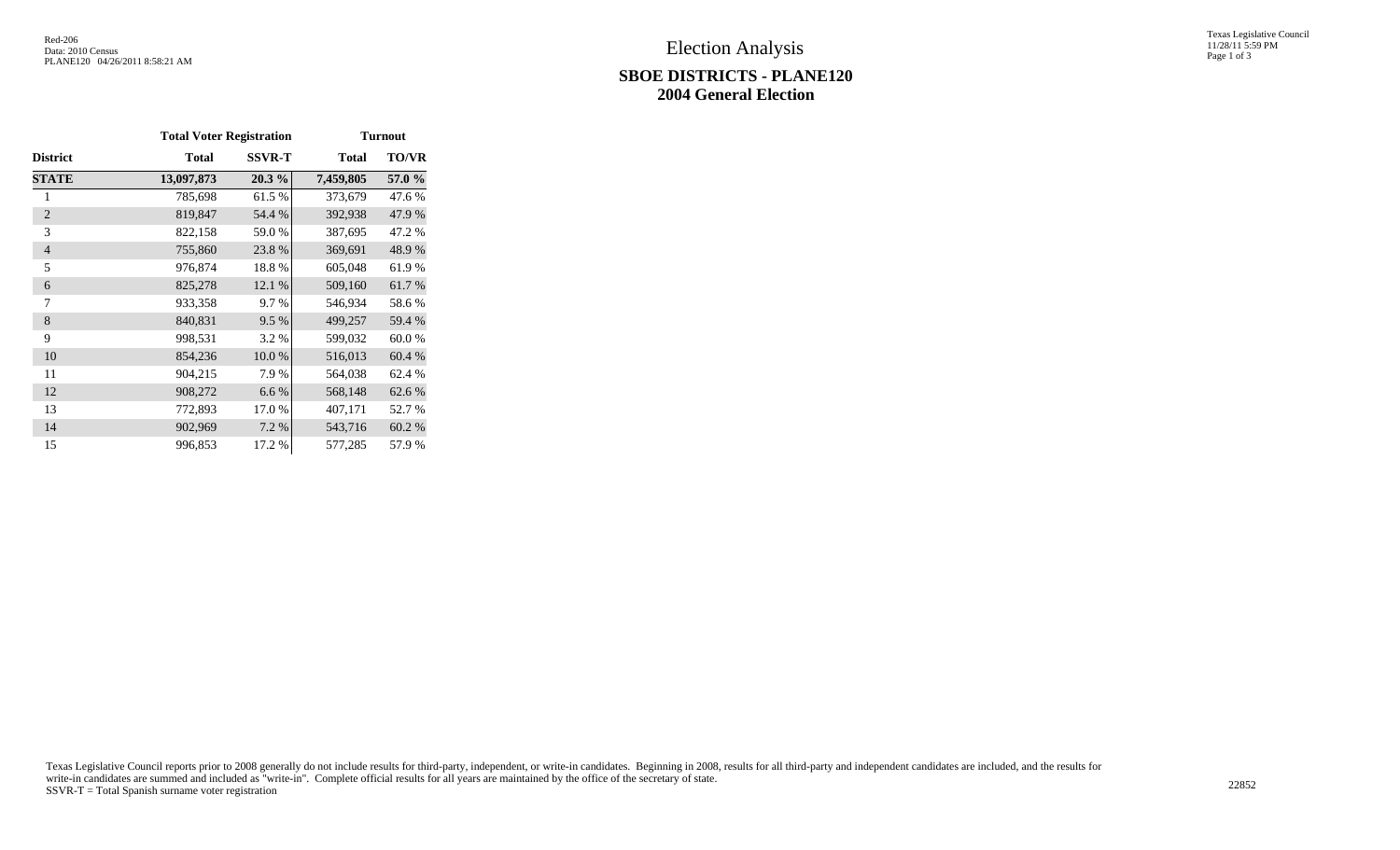Election Analysis

Texas Legislative Council 11/28/11 5:59 PM Page 2 of 3

## **SBOE DISTRICTS - PLANE120 2004 General Election**

|                 | <b>PRESIDENT</b> |        |                  | <b>RR COMM 3</b> |                   |               |                  | <b>SUP CT 9</b> |                  |                | CCA <sub>2</sub> |          |                  | CCA <sub>5</sub> |          |           |                  |        |                |        |
|-----------------|------------------|--------|------------------|------------------|-------------------|---------------|------------------|-----------------|------------------|----------------|------------------|----------|------------------|------------------|----------|-----------|------------------|--------|----------------|--------|
| <b>District</b> | <b>Bush-R</b>    |        | <b>Kerry-D</b>   |                  | <b>Carrillo-R</b> |               | Scarborough-D    |                 | <b>Brister-R</b> |                | Van Os-D         |          | <b>Meyers-R</b>  |                  | Parker-L |           | <b>Johnson-R</b> |        | Oxford-L       |        |
| <b>STATE</b>    | 4,526,716 61.5 % |        | 2,832,499 38.5 % |                  | 3,891,643 57.5 %  |               | 2,872,596 42.5 % |                 | 4,094,029        | 59.2 %         | 2,817,558        | 40.8 $%$ | 4,417,718 84.0 % |                  | 843,890  | $16.0 \%$ | 4,504,319 85.8 % |        | 746,479 14.2 % |        |
|                 | 196,546          | 53.0 % | 174,235          | 47.0 %           | 154,559           | 47.0 %        | 173,988          | 53.0 %          | 161,953          | 48.0%          | 175,251          | 52.0 %   |                  | 197,842 81.3 %   | 45,635   | 18.7%     | 200,693          | 82.9 % | 41,536         | 17.1 % |
|                 | 219,122 56.4 %   |        | 169,266 43.6 %   |                  | 166,636 48.9 %    |               | 174,135 51.1 %   |                 |                  | 178,964 51.0 % | 171,796          | 49.0 %   | 207,953 83.6 %   |                  | 40,883   | 16.4%     | 209,434 84.5 %   |        | 38,288         | 15.5 % |
|                 | 180,985          | 47.4 % | 200,627          | 52.6 %           | 143,592 41.8 %    |               | 200,061          | 58.2 %          | 149,991          | 42.1 %         | 206,440          | 57.9 %   | 182,279          | 78.5 %           | 49,791   | 21.5 %    | 186,985          | 80.8 % | 44,570         | 19.2 % |
|                 | 106,781          | 29.8%  | 251,476 70.2 %   |                  |                   | 94,478 27.6 % | 247,341          | 72.4 %          |                  | 95,562 27.6 %  | 251,227          | 72.4 %   |                  | 113,236 72.5 %   | 43,012   | 27.5 %    | 117,727          | 75.4 % | 38,317         | 24.6 % |
|                 | 351,808          | 59.3 % | 241,254          | 40.7 %           | 315,709           | 57.9 %        | 229,849          | 42.1 %          | 331,415          | 58.7 %         | 233,397          | 41.3 %   | 357,297          | 79.3 %           | 93,442   | 20.7 %    | 363,791          | 80.9 % | 85,717         | 19.1 % |
| 6               | 319,975 64.4 %   |        | 177,188 35.6 %   |                  | 304,203 65.1 %    |               | 163,112 34.9 %   |                 | 310,257          | 65.1 %         | 166,429          | 34.9 %   | 328,729 87.9 %   |                  | 45,172   | 12.1 %    | 329,260 88.2 %   |        | 44,132         | 11.8%  |
|                 | 336,936 62.2 %   |        | 205,116 37.8 %   |                  | 274,028 55.2 %    |               | 222,392          | 44.8 %          | 296,873          | 58.7 %         | 208,799          | 41.3 %   |                  | 323,172 85.8 %   | 53,572   | 14.2 %    | 325,427          | 86.2 % | 52,102         | 13.8%  |
| 8               | 352,792 71.8 %   |        | 138,341          | 28.2 %           | 313,865           | 68.8%         | 142,576 31.2 %   |                 | 327,048          | 70.5 %         | 137,129          | 29.5 %   |                  | 344,625 89.5 %   | 40,495   | 10.5%     | 346,170 90.1 %   |        | 38,234         | 9.9 %  |
|                 | 415,175          | 69.9 % | 179,036          | 30.1 %           | 338,968           | 61.9 %        | 208,784          | 38.1 %          | 364,514          | 66.0 %         | 187,965          | 34.0 %   |                  | 388,065 87.5 %   | 55,347   | 12.5 %    | 393,550 89.1 %   |        | 48,153         | 10.9 % |
| 10              | 311,333 61.3 %   |        | 196,671 38.7 %   |                  | 266,929           | 57.5 %        | 197,027          | 42.5 %          |                  | 286,038 59.8 % | 191,913          | 40.2 %   |                  | 305,985 80.2 %   | 75,740   | 19.8 %    | 312,379 82.0 %   |        | 68,626         | 18.0%  |
|                 | 383,737          | 68.9 % | 173,565          | 31.1 %           | 351,090           | 67.8 %        | 166,907          | 32.2 %          | 362,015          | 68.6 %         | 166,016          | 31.4 %   |                  | 376,475 86.8 %   | 57,465   | 13.2 %    | 386,585          | 89.0 % | 47,630         | 11.0 % |
| 12              | 370,368 65.7 %   |        | 193,730 34.3 %   |                  | 344,202 66.1 %    |               | 176,623          | 33.9 %          |                  | 353,797 66.2 % | 180,579          | 33.8 %   |                  | 371,372 85.7 %   | 61,739   | 14.3 %    | 379,608 87.3 %   |        | 55,322         | 12.7 % |
| 13              | 147,678          | 36.7 % | 254,367          | 63.3 %           | 130,588           | 34.8 %        | 244,686          | 65.2 %          | 134,153          | 34.7 %         | 252,049          | 65.3 %   |                  | 150,824 71.8 %   | 59,231   | 28.2 %    | 160,019          | 75.9 % | 50,780         | 24.1 % |
| 14              | 387,180          | 71.9 % | 151,683          | 28.1 %           | 329,518           | 66.5 %        | 166,054          | 33.5 %          | 350,422 69.4 %   |                | 154,536          | 30.6 %   | 368,532 86.3 %   |                  | 58,751   | 13.7 %    | 376,964          | 88.6 % | 48,275         | 11.4 % |
| 15              | 446,300          | 78.0 % | 125,944          | 22.0 %           | 363,278 69.5 %    |               | 159,061          | 30.5 %          | 391,027 74.5 %   |                | 134,032          | 25.5 %   | 401,332 86.3 %   |                  | 63,615   | 13.7 %    | 415,727          | 90.3 % | 44,797         | 9.7%   |

Texas Legislative Council reports prior to 2008 generally do not include results for third-party, independent, or write-in candidates. Beginning in 2008, results for all third-party and independent candidates are included, write-in candidates are summed and included as "write-in". Complete official results for all years are maintained by the office of the secretary of state. 22852<br>SSVR-T = Total Spanish surname voter registration 22852